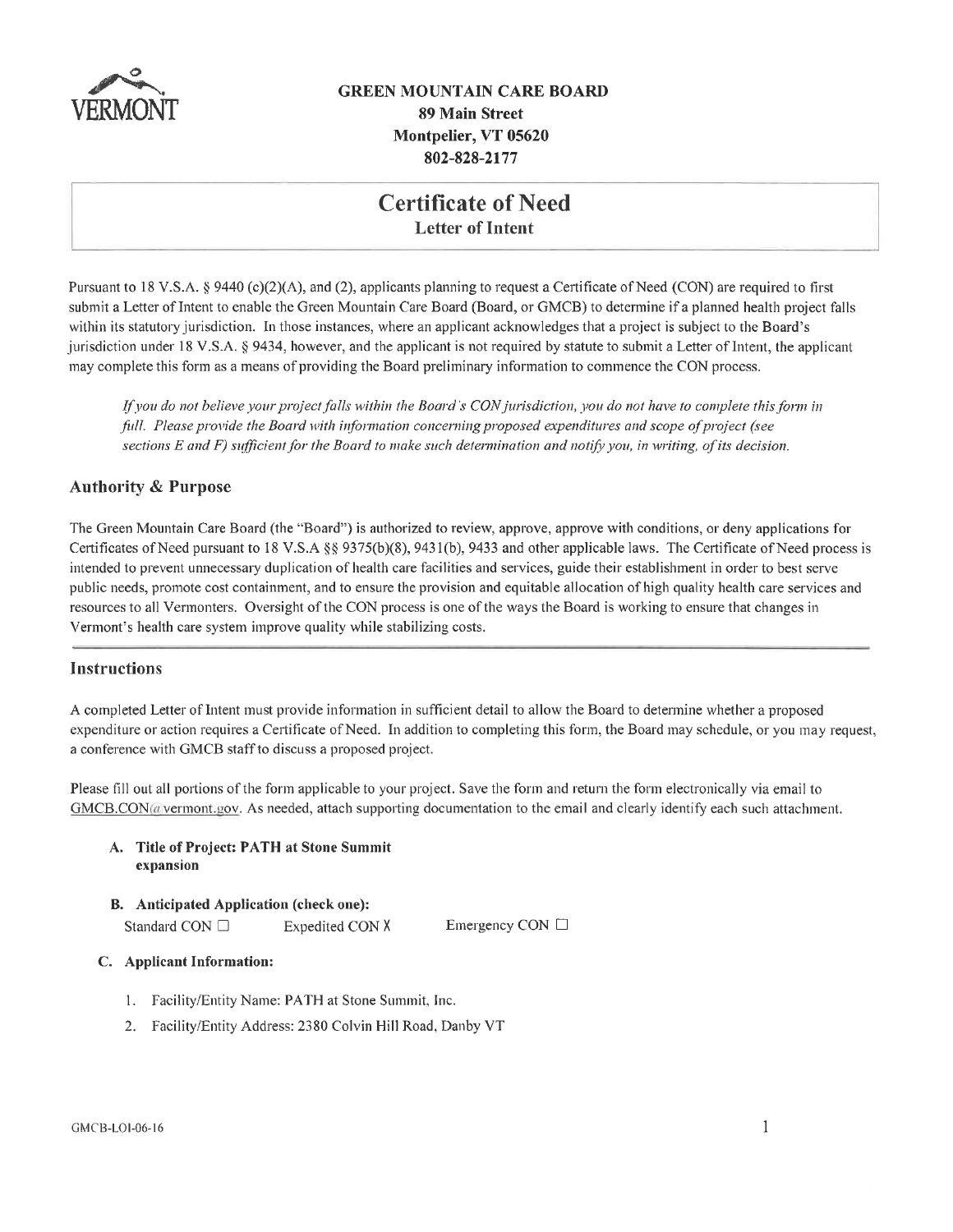## **GREEN MOUNTAIN CARE BOARD** 89 Main Street Montpelier, VT 05620 802-828-2177

|    | 2. Facility/Entity Administrator Name: Dr. April Stein |                                    |
|----|--------------------------------------------------------|------------------------------------|
|    | Address: 2380 Colvin Hill Rd, Danby VT                 | Title: Director                    |
|    | Telephone: (802) 293-2900                              |                                    |
|    |                                                        | Email:astein@pathatstonesummit.com |
| 3. | Principal Contact Person Name: Dr. April Stein         |                                    |
|    | Address: 2380 Colvin Hill Rd, Danby VT                 |                                    |
|    | Telephone: (802) 293-2900                              | Title : Director                   |
|    |                                                        |                                    |

Email:astein@pathatstonesummit.com

#### D. Ownership Information

Type of ownership (individual, partnership, corporation, etc.) For profit X not for profit  $\square$ 

Names of owners: Dr. April Stein, James Rieger

Accreditations:

#### **E.** Summary Project Description:

Include in your description the following items, if applicable:

- $\Box$  location(s) of the proposed project, facility or service, including primary, satellite, and mobile locations;
- $\Box$  services to be expanded, added, replaced, or reduced, identifying the proposed location of each;
- $\Box$  description of the proposed service area;
- $\Box$  detailed description of any equipment to be purchased and/or replaced;
- $\square$  number of square feet of any construction/renovations;
- $\Box$  total project cost;
- $\square$  how the project will be financed;
- $\Box$  the need for the project (with supporting data);
- $\Box$  objective to be achieved by implementation of the proposed project;
- $\Box$  anticipated impact on health care costs, access and quality, and
- $\Box$  estimated beginning and completion date.

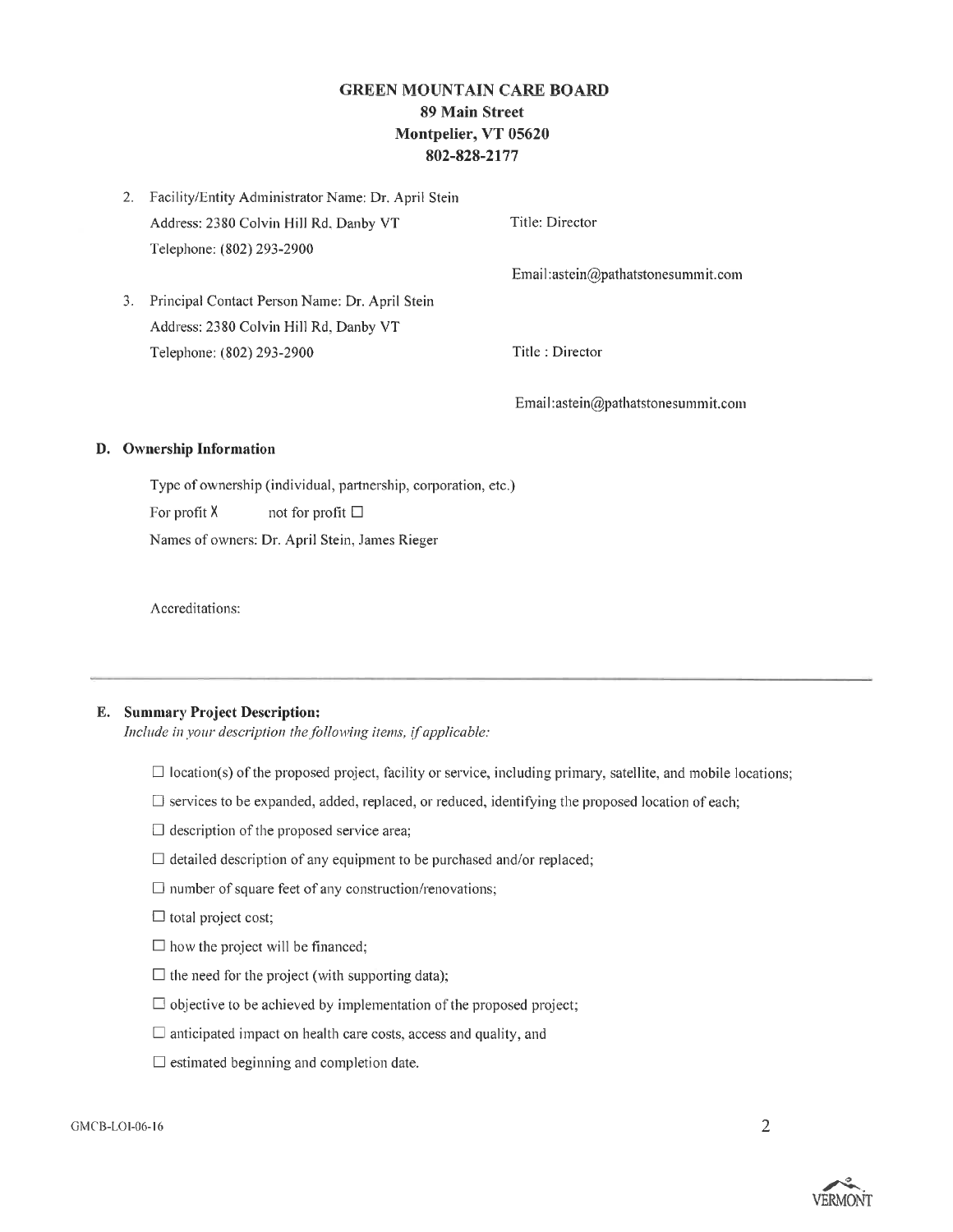## **GREEN MOUNTAIN CARE BOARD** 89 Main Street Montpelier, VT 05620 802-828-2177

### F. Projected Expenditures and Financial Information:

Projected expenditures must be in sufficient detail to determine that all costs associated with making each component of the project fully operational are included. Please use Projected Project Costs spreadsheet located at http://gmcboard.vermont.gov/con to submit the financial data.

- Provide all line items and associated expenditures for the project.
- Provide itemized costs and a full budget for each of three years (current, year 1, 2, 3) from the proposed starting  $\bullet$ date, including all details for administrative and operating expenses.

Note: To expedite the Board's review, please attach institutional documentation relevant to the total project cost (e.g., financial data, proposed or approved budgets, or other itemized expenses), that was prepared for, presented to, or approved by the facility, administrator(s), governing authority, lending institution, or other similar person(s) or entity in anticipation of the proposed project

### G. Public Notice of Letter of Intent:

An applicant NOT seeking expedited review shall place, within 2 weeks after filing a Letter of Intent, a public notice in newspapers having general circulation in the region of the state affected by the proposed health care project (see 18 V.S.A.  $\S$  9440(c)(2)).

Please provide the Board a copy of the public notice as it appeared in the paper(s).

 $\bullet$ If expedited review is requested and the Board determines, pursuant to 18 V.S.A.  $\S 9440(c)(5)$ , such review is appropriate, the Board shall place a public notice of the proposed project on its website.

The Board will send a copy of this public notice to the applicant.

#### G. Certification of Accuracy

I certify that the information contained in this application, and all documents that have been submitted with this application, are accurate and complete to the best of my knowledge. I understand that any false statements or failure to disclose information may be sufficient grounds for the Board to deny Certificate of Need approval.

Name Name<br>Signature Michael 5. Munson, Esq.

Title Attorney for PATH at Stone Sommit<br>Date 7/2/21

(For Green Mountain Care Board use only)

Reference number:

Date of Submittal:

Date Decision due:

Notes:



3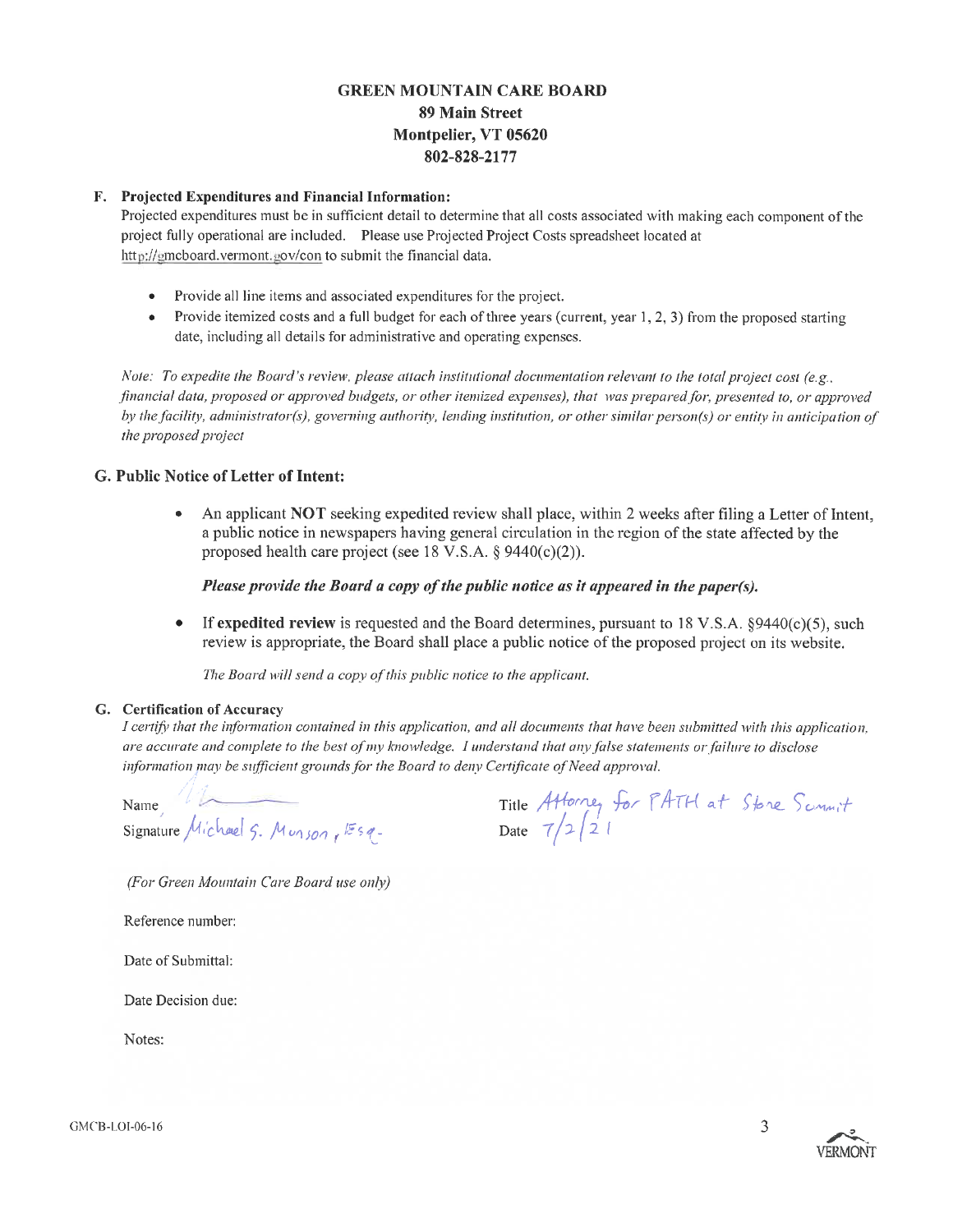$\sim$ established 1981 $\sim$ 

# **BARR·STERNBERG MOSS SILVER&MUNSON**

Neil S. Moss David F. Silver Michael S. Munson Christopher J. Montgomery, Rachel B. Strecker, Alexander M. Dean, associates Peter M. Lawrence, of counsel

July 2, 2021

Donna Jerry Green Mountain Care Board Sent via email to Donna.Jerry@Vermont.gov

Re: Letter of Intent - proposed expansion of PATH at Stone Summit, Inc.

PATH at Stone Summit, Inc. (hereinafter "PATH") seeks a jurisdictional opinion from the Green Mountain Care Board concerning the requirement of a Certificate of Need ("CON") for the proposed expansion of its therapeutic community residential treatment program. This letter will serve as a description of the program, facilities and proposed expansion for the Letter of Intent.

#### Proposal

PATH proposes to expand its therapeutic community residential treatment program in Danby, Vermont through the purchase of a second residence in Danby that would allow it to increase its occupancy and expand its business.

#### PATH at Stone Summit, Inc.

PATH is a therapeutic community residential program located at 2380 Colvin Hill Road in Danby Vermont. It was founded in 2016 by Dr. April Stein with the mission to help young adults ages 18-30 transition successfully from adolescence to adulthood. The program is psychodynamic in its approach to treatment, offering individual and group therapy in the context of a supportive home-like environment. PATH also provides residents with vocational counseling and skills-building groups in an effort to improve functioning in their academic and professional pursuits.

PATH offers three phases: in Phase I, residents explore themselves in the context of their personal history and dynamics, while building skills working exclusively in the home and/or on our small farm. Phase I typically lasts  $1 - 2$  months. In Phase II, when residents feel prepared to practice these skills in a larger setting, they remain living in residence and continue therapy work, but begin to engage with the external community. In this Phase, vocational counselors help residents find volunteer jobs and internships, take college courses, or find paying jobs within the community for approximately  $10 - 15$ hours per week. Phase II typically lasts 2 - 6 months. In Phase III, as residents feel more stable and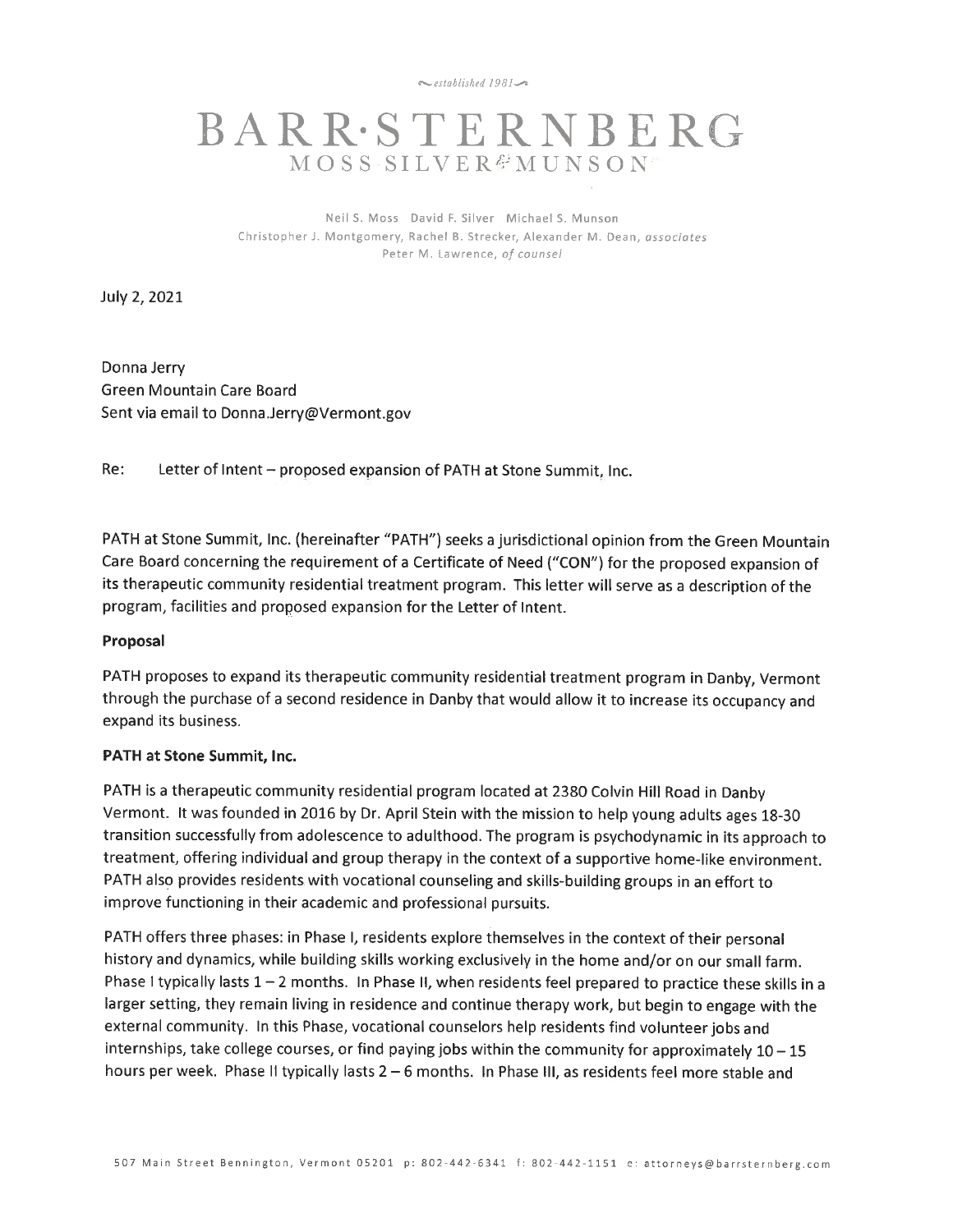comfortable in their external activity, they can expand their interaction with the outside world, and prepare for the transition out of PATH's residence and back into the home, school or the community.

Each Phase involves different pricing, and is of variable length based on the intensity of the therapeutic intervention received, which is determined according to each individual's needs. The average stay at PATH is approximately eight months.

PATH is a licensed Therapeutic Community Residence in good standing with the Vermont Agency of Human Services; Department of Disabilities, Aging and Independent Living. PATH is currently licensed for a maximum of 10 residents at its current location, 2380 Colvin Hill Road, Danby, Vermont.

PATH's residents principally come from Vermont and other states in the northeast, although its reach is national in scope and it has received applications, and residents, from the Midwest, South and West.

When PATH first opened its doors in 2016, it was licensed for four residents, and had annual operating expenses which totaled less than \$500,000. Accordingly, the Green Mountain Care Board issued a nojurisdiction opinion. After expanding to 10 residents, and hiring new staff and professionals to service these residents, in 2020 PATH had annual operating expenses of \$1,362,254.30, as itemized in the attached Profit & Loss ledger.

## Dr. April Stein

Dr. April Stein founded PATH and remains its Director and Majority Owner. Dr. Stein is a Vermontlicensed psychologist with special interests in young adults who are transitioning to adulthood. She has expertise in Psychodynamic Psychotherapy and Dialectical Behavioral Therapy. She also specializes in the treatment of mood disorders and personality disorders. Dr. Stein graduated from Bennington College and the California School of Professional Psychology, and received her post-doctoral training at the Karl Menninger School of Psychiatry. She directed the Menninger Clinic's young adult program until relocating to Southwestern Vermont as Director of Psychological Services at Bennington College. Her passion for helping young adults inspired her to create the specialized program at PATH.

## **Expansion**

As PATH's reputation has grown, it has become filled to capacity and is now unable to admit all prospective residents. PATH maintains a waitlist and as of the time of writing, PATH has seven prospective residents waiting for admission. After consideration of a variety of options, the Board of Directors of PATH has determined that the most effective, timely, and cost-efficient alternative is to expand via the purchase of another property nearby.

3525 Colvin Hill Road in Danby is 1.4 miles from PATH's existing location at 2380 Colvin Hill Road. It is a large (8,000+ sq. ft. living space, 10,000+ sq. ft. including the garage and finished apartment above it) property on 20 acres. The house was built in 2008 and was constructed with high occupancy in mind as the potential as a luxury bed and breakfast. CenterStone LLC (the entity which owns 2380 Colvin Hill Road and leases it to PATH) has negotiated to purchase 3525 Colvin Hill Road for \$1.54 million. CenterStone will likewise lease the new residence to PATH. For purposes of this CON analysis the expenses of PATH and CenterStone will be considered together.

Once acquired and appropriately licensed, the property would at least double PATH's resident capacity. Besides immediately increasing capacity, the property would bring significant additional benefits,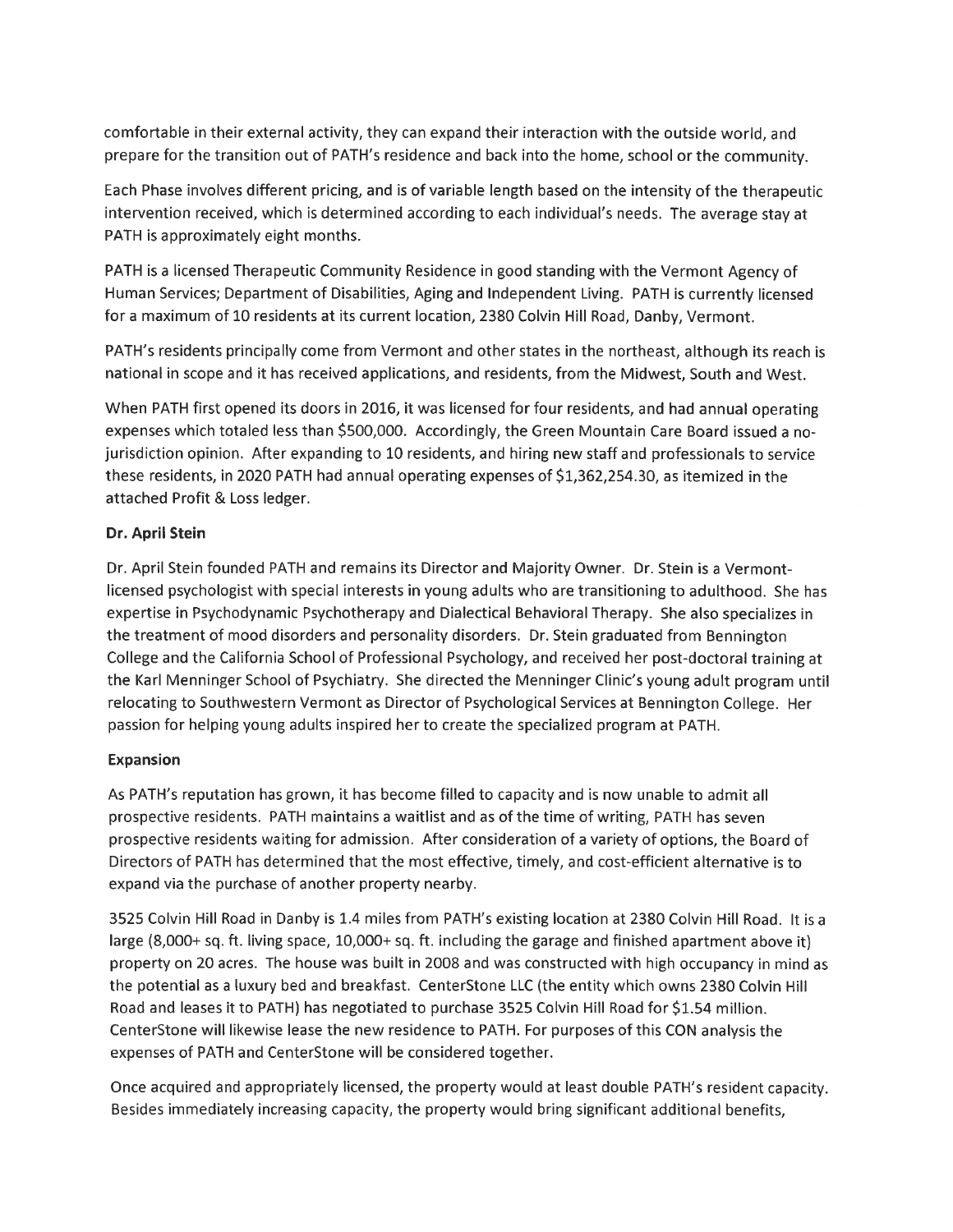including: a large gym and a 10-seat movie theatre in the basement; ability to separate Phase Land Phase II residents, presenting the transition from one house to the next as part of a natural progress in resident treatment; taking advantage of synergies to save costs; provide sufficient scale to allow PATH to compete more effectively with larger national programs.

Because it was constructed with a commercial use in mind, it is anticipated that very few renovations will be required for a change of use of 3525 Colvin Hill Road from residential to commercial. At this time it is unclear whether PATH will need to install a sprinkler system to comply with the fire safety code, as all upstairs bedrooms at 3525 Colvin Hill Road have their own balconies and thus independent means of egress. Likewise, PATH is hopeful that no modifications to the water supply or sewer systems will be required in order to obtain a DEC permit, as the property has a 525' well rated at 15 gallons per minute and a 1,000 gallon septic tank plus treatment system to process effluent with a pumping station to the leach field. There is a 600-gallon underground tank located below the utility room floor to provide sufficient water in the event all four tubs require water at the same time.

Additional staff will be required to provide treatment and service to the additional residents: Two new Primary Clinicians, each paid between \$75k and \$100k; one Nurses's Assistant, paid approximately \$40k; Two new salaried House Staff, each paid approximately \$40k; Four-to-six hourly Respite Workers whose combined pay will be equivalent to approximately \$68k; and three new positions - one Parenting Coach paid approximately \$60k, an Assistant Facilities Manager paid approximately \$30k, and an Administrative Assistant/Admissions Coordinator paid approximately \$42k.

## **Financing**

The total project cost is anticipated to be approximately \$1.65 million, which includes the \$1.54 million purchase price of 3525 Colvin Hill Road + the cost of renovations, expenses and carrying costs.

PATH proposes to fund the expansion with a combination of a Vermont Small Business Development Corp. loan in the amount of \$500,000 (approved, see attached VEDA Commitment Letter); a mortgage loan from the Bank of Bennington, cash balances, and an unsecured interest-only 5% loan from a related party.

The closing on 3525 Colvin Hill Road will take place once all required permits, licenses and approvals have been obtained from all applicable local, State and federal entities.

PATH seeks an expedited CON review by the Green Mountain Care Board to facilitate this timeline so that PATH can begin accepting residents from its waiting list.

## Impact

It is anticipated that the proposed expansion will have a positive impact on access to, and quality of, residential psychological treatment for Vermonters aged 18 - 30. PATH is unique in the individualized nature of its treatment program, which is tailored to the specific needs and goals of each resident. Moreover, PATH offers a hospital-like intensity of treatment in a more open, warm and welcoming environment, and focuses on personality disorders, which most programs do not serve.

The proposed expansion will likely double the number of residents PATH can serve at any time, from 10 up to 20. In treating more young adult Vermonters who are struggling to transition into adulthood, and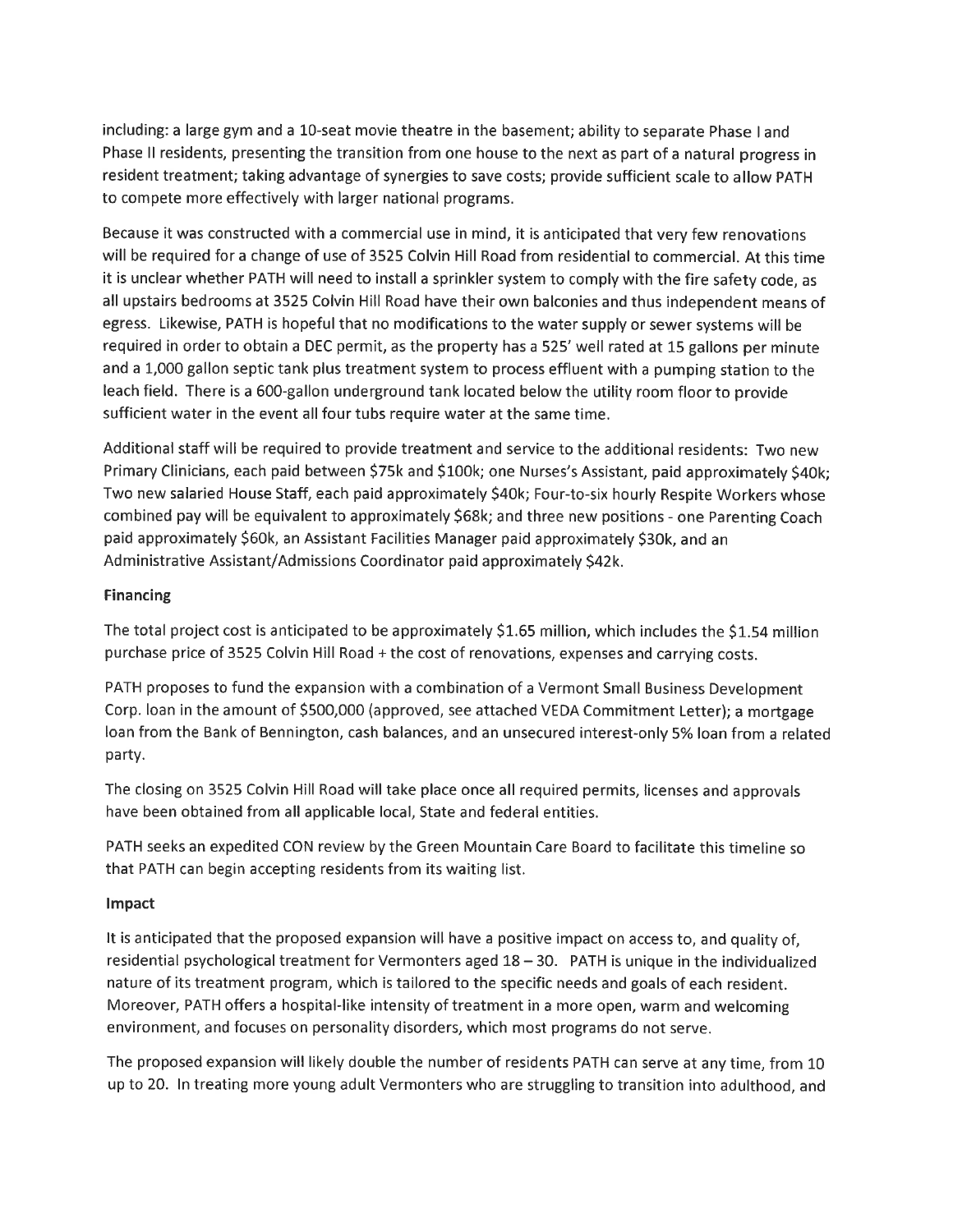equipping them with the skills necessary to succeed in college and a career, PATH's expansion is a muchneeded resource for Vermonters.

Thank you for taking the time to review this letter and the attachments, which include a 2020 Profit and Loss ledger for 2380 Colvin Hill Road, the VEDA commitment letter, and a list of current and projected employees of PATH at Stone Summit.

Please do not hesitate to contact me if you should have any questions or require further information.

Warmest regards,

Michael S. Munson, Esq. Attorney for PATH at Stone Summit, Inc.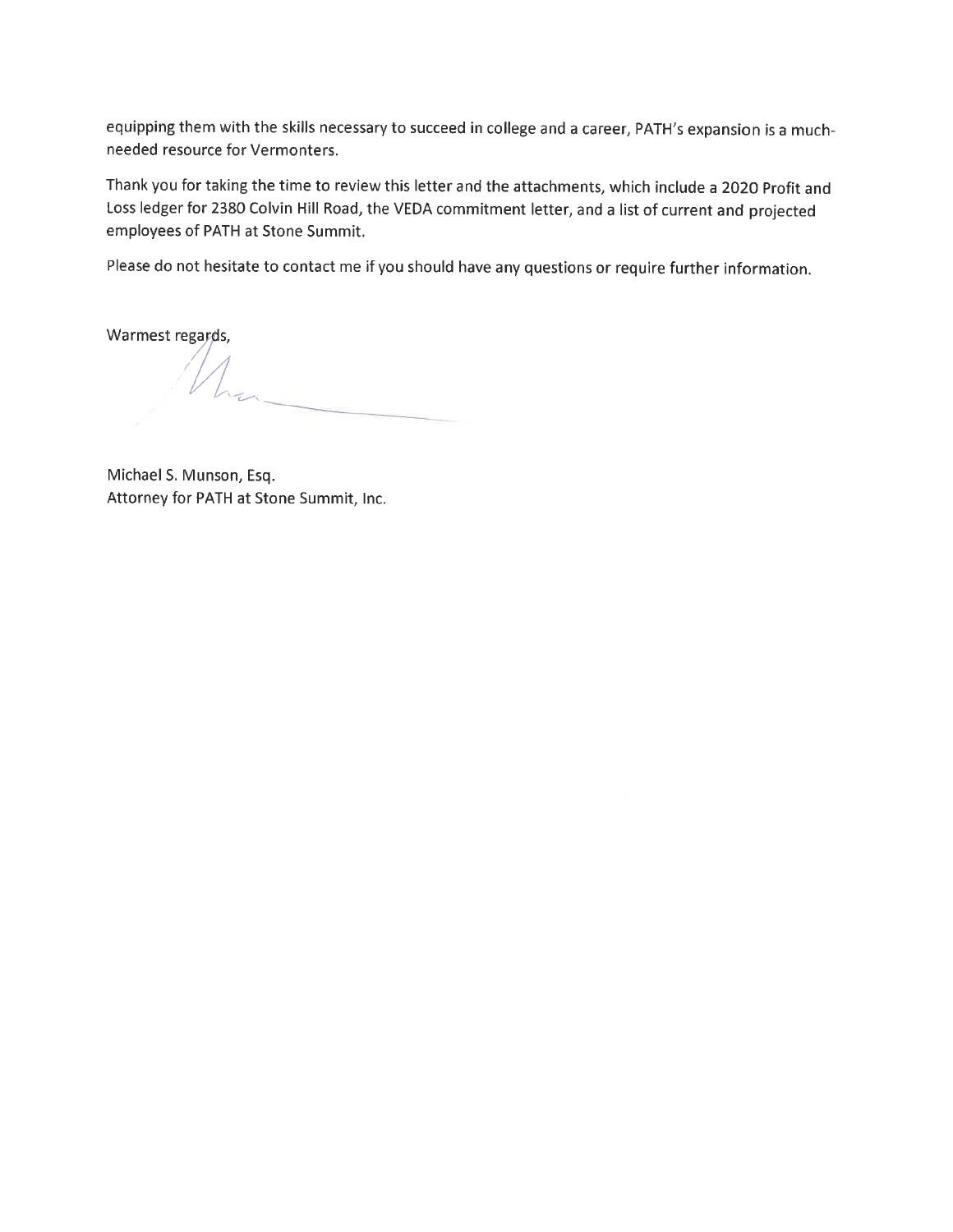# PATH at Stone Summit

## Profit and Loss

### January - December 2020

|                                | <b>TOTAL</b>   |
|--------------------------------|----------------|
| Income                         |                |
| Sales                          | 1,933,270.08   |
| Services                       | $-82,325.00$   |
| <b>Total Income</b>            | \$1,850,945.08 |
| <b>GROSS PROFIT</b>            | \$1,850,945.08 |
| Expenses                       |                |
| <b>Amortization Expense</b>    | 242.00         |
| <b>Bank Charges</b>            | 393.00         |
| <b>Credit Card Fee</b>         | 19,748.57      |
| <b>Total Bank Charges</b>      | 20,141.57      |
| <b>Benefits Admin</b>          | 694.62         |
| <b>Computer Services</b>       |                |
| <b>IT Consulting</b>           | 52.99          |
| <b>Online Services</b>         | 7,748.91       |
| Software                       | 213.74         |
| <b>Total Computer Services</b> | 8,015.64       |
| Depreciation Expense           | 12,996.00      |
| Donations                      | 2,016.45       |
| Dues & Subscriptions           | 2,413.15       |
| <b>Educational Materials</b>   | 172.29         |
| <b>Facility Expenses</b>       |                |
| Groceries                      | 97,708.41      |
| <b>Household Supplies</b>      | 3,786.89       |
| Kitchen Supplies               | 2,095.25       |
| <b>Medical Supplies</b>        | 1,935.76       |
| Pet Supplies                   | 490.26         |
| Pharmacy Exp                   | 3,528.71       |
| <b>Resident Supplies</b>       | 1,738.81       |
| Special Events/Promotions      | 14,143.73      |
| Supplies                       | 7,023.36       |
| Testing and Checks             | 708.00         |
| <b>Total Facility Expenses</b> | 133,159.18     |
| Finance Charge                 | 33.00          |
| Insurance                      |                |
| Healthcare                     | 54,640.08      |
| Liability                      | 18,381.10      |
| <b>Workers Comp</b>            | 10,468.50      |
| <b>Total Insurance</b>         | 83,489.68      |
| Interest Expense               | 12,069.31      |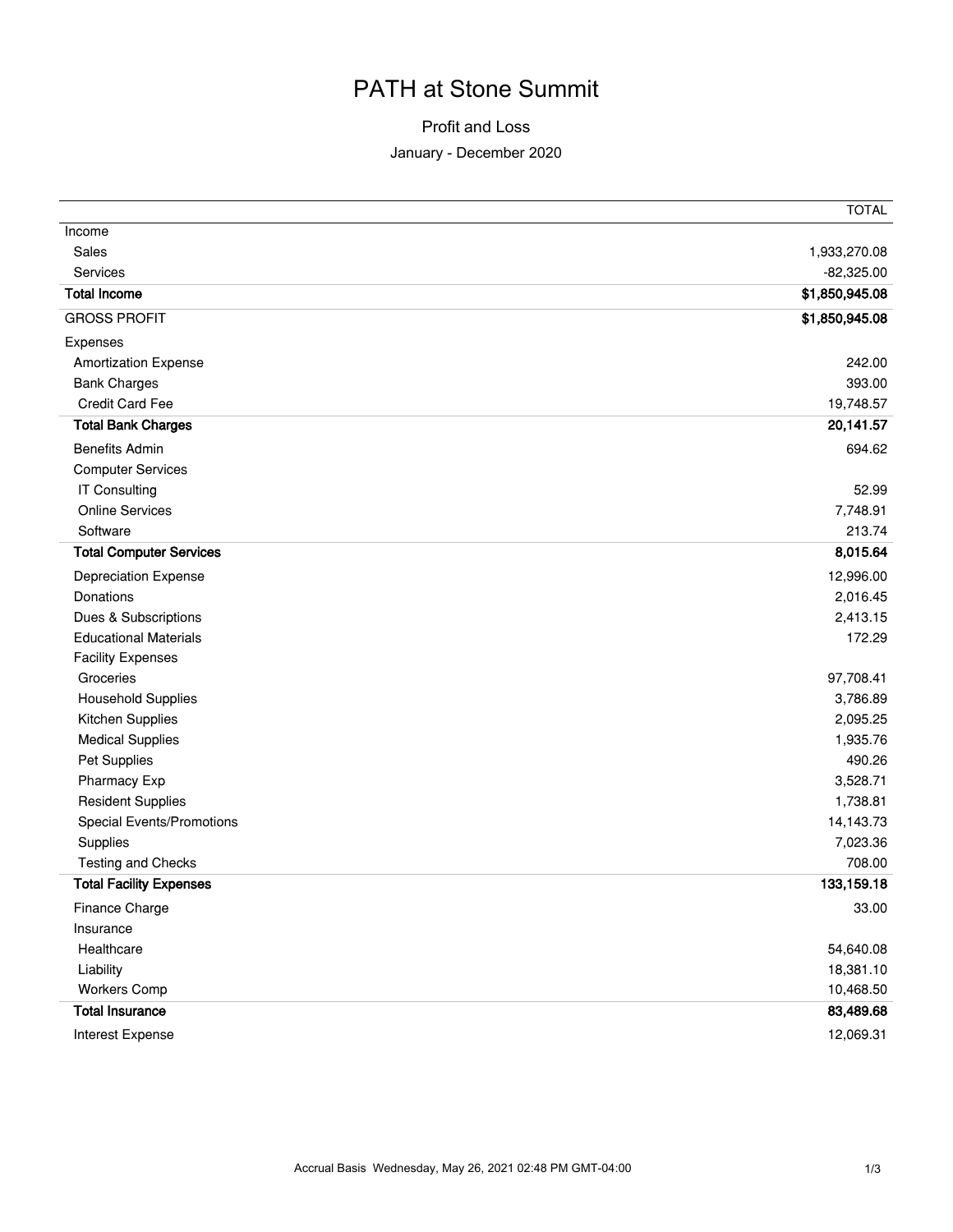# PATH at Stone Summit

## Profit and Loss

#### January - December 2020

|                                            | <b>TOTAL</b>   |
|--------------------------------------------|----------------|
| Legal & Professional Fees                  |                |
| <b>Accounting Services</b>                 | 46,447.50      |
| <b>Legal Services</b>                      | 4,092.50       |
| <b>Therapeutic Services</b>                | 82,376.92      |
| <b>Total Legal &amp; Professional Fees</b> | 132,916.92     |
| <b>Marketing Expense</b>                   | 259.88         |
| <b>Meals and Entertainment</b>             | 17,828.19      |
| Office Expenses                            | 5,050.71       |
| Payroll Expenses                           |                |
| <b>Taxes</b>                               | 60,423.75      |
| Wages                                      | 673,226.55     |
| <b>Total Payroll Expenses</b>              | 733,650.30     |
| <b>Recruitment Expense</b>                 | 5,545.26       |
| Rent or Lease                              | 60,000.00      |
| Shipping and delivery expense              | 1,676.08       |
| Storage Expense                            | 1,980.00       |
| Taxes & Licenses                           | 45.00          |
| <b>CORP Taxes</b>                          | 8,603.00       |
| <b>Total Taxes &amp; Licenses</b>          | 8,648.00       |
| Telephone                                  |                |
| Cell Phone                                 | 4,460.72       |
| <b>Total Telephone</b>                     | 4,460.72       |
| Therapeutic Expense                        |                |
| Resident - Other                           | 22,251.15      |
| Resident Outing - Entertainment            | 22,449.57      |
| Resident Outing - Meals                    | 43,239.87      |
| <b>Total Therapeutic Expense</b>           | 87,940.59      |
| Training/Education                         | 906.42         |
| Travel & Entertainment                     |                |
| <b>Car Rental</b>                          | 6,105.23       |
| Flights/Other Transit                      | 126.55         |
| Fuel                                       | 8,471.87       |
| Lodging                                    | 7,949.53       |
| Meals                                      | 2,882.29       |
| Parking                                    | 46.00          |
| Taxi                                       | 117.73         |
| Travel-Other Exp                           | 249.14         |
| <b>Total Travel &amp; Entertainment</b>    | 25,948.34      |
| <b>Total Expenses</b>                      | \$1,362,254.30 |
| NET OPERATING INCOME                       | \$488,690.78   |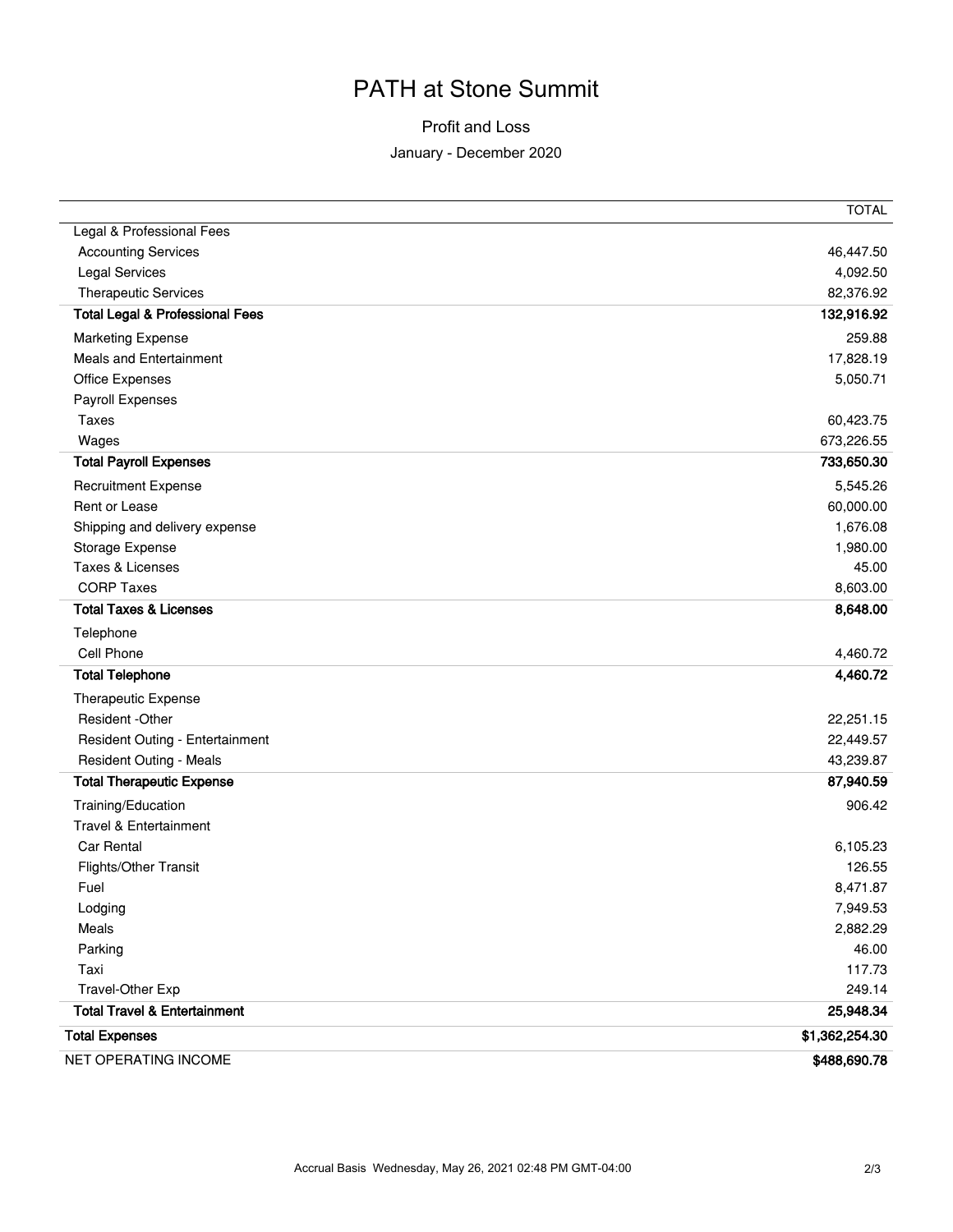# PATH at Stone Summit

Profit and Loss

### January - December 2020

|                              | <b>TOTAL</b> |
|------------------------------|--------------|
| Other Income                 |              |
| Interest Earned              | 1.13         |
| Interest Income- Centerstone | 13,296.00    |
| Other Income - PPP           | 95,100.00    |
| <b>Total Other Income</b>    | \$108,397.13 |
| Other Expenses               |              |
| Penalties & Settlements      | 2,285.59     |
| <b>Total Other Expenses</b>  | \$2,285.59   |
| <b>NET OTHER INCOME</b>      | \$106,111.54 |
| <b>NET INCOME</b>            | \$594,802.32 |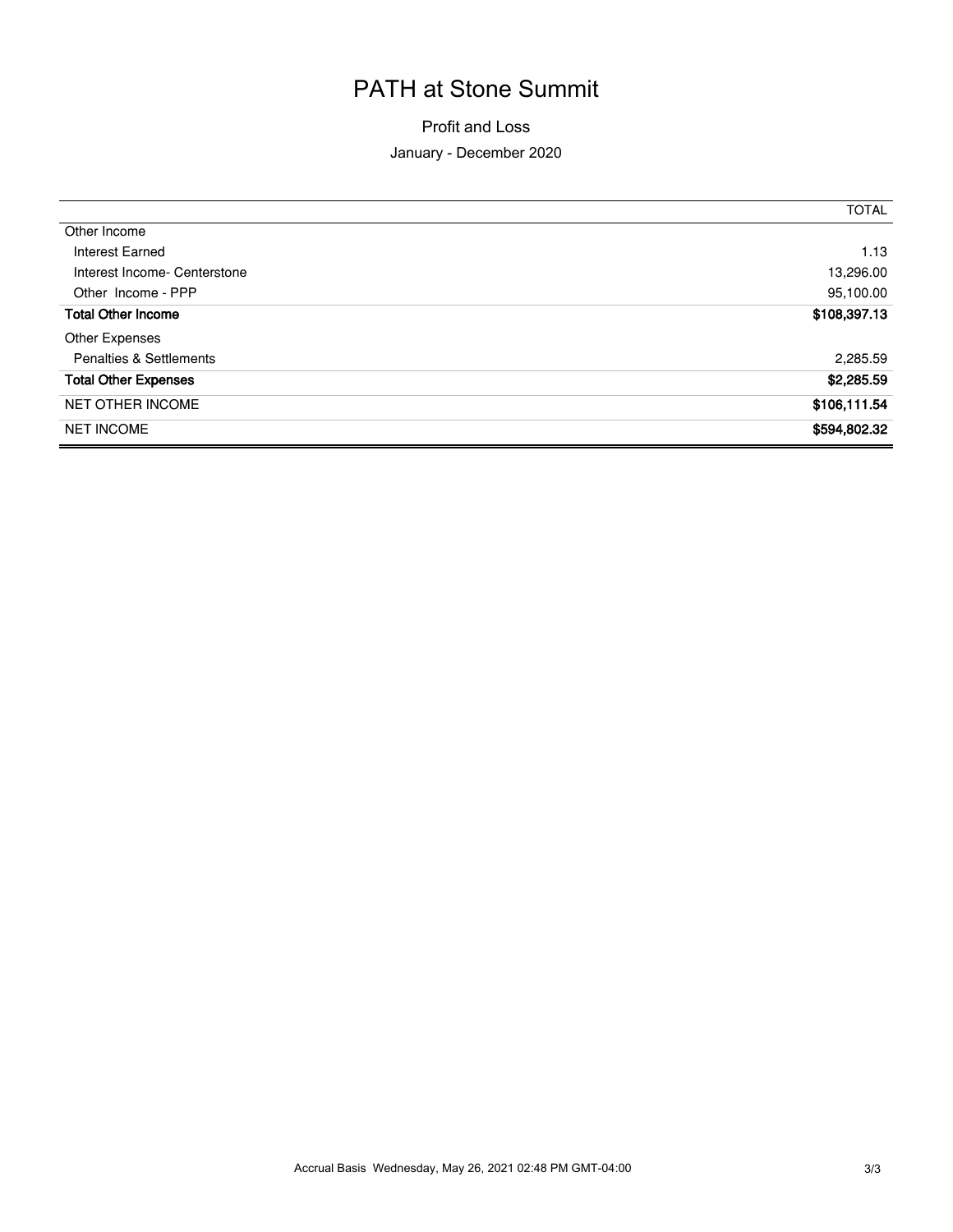## Centerstone 05/26/21 Profit and Loss Standard January through December 2020

|                                                                                                                                        | Jan - Dec '20                                       |
|----------------------------------------------------------------------------------------------------------------------------------------|-----------------------------------------------------|
| Ordinary Income/Expense<br>Income                                                                                                      |                                                     |
| Rental Income                                                                                                                          | 60,000.00                                           |
| <b>Total Income</b>                                                                                                                    | 60,000.00                                           |
| Expense<br>Automobile Expense<br>Registration/Documentat<br>Repair<br>Automobile Expense - O                                           | 59.99<br>3,141.21<br>69.40                          |
| <b>Total Automobile Expense</b>                                                                                                        | 3,270.60                                            |
| <b>Bank Charges</b><br><b>Bank Service Charges</b><br><b>Depreciation Expense</b><br><b>Finance Charge</b><br><b>Insurance Expense</b> | 24.00<br>0.00<br>49,905.00<br>6.00                  |
| <b>Auto Ins</b>                                                                                                                        | 2,449.30                                            |
| <b>Workers Comp</b>                                                                                                                    | 4,469.33                                            |
| Total Insurance Expense                                                                                                                | 6,918.63                                            |
| <b>Interest Expense</b><br>Janitorial Expense<br><b>Landscaping Services</b><br>Livestock Expense<br>Payroll Expenses                  | 14,976.22<br>25,397.66<br>9,628.77<br>68,370.99     |
| <b>FICA Match</b><br>Unemployment<br>Wages                                                                                             | 3,309.89<br>260.84<br>43,263.44                     |
| <b>Total Payroll Expenses</b>                                                                                                          | 46,834.17                                           |
| <b>Pest Control</b><br>Petty Cash<br><b>Professional Fees</b>                                                                          | 955.00<br>5,300.00                                  |
| Accounting<br>Professional Fees - Other                                                                                                | 20,816.25<br>1,918.24                               |
| <b>Total Professional Fees</b>                                                                                                         | 22,734.49                                           |
| Rent Expense<br>Repairs and Maintenance<br>Security/Safety Expense<br><b>Supplies</b><br>Taxes and Licenses<br><b>Travel Expense</b>   | 75,875.00<br>26,235.41<br>805.45<br>58.03<br>285.00 |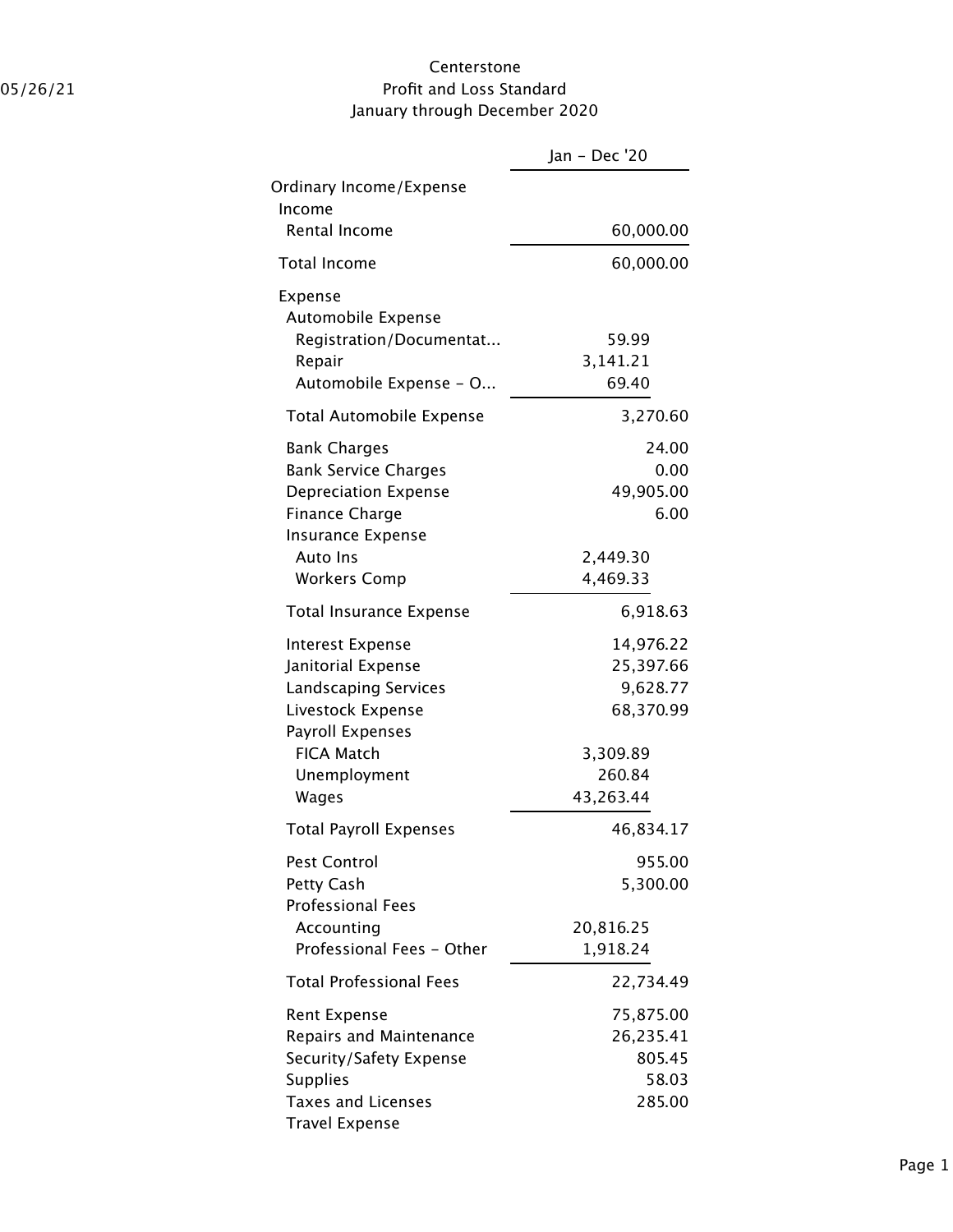## Centerstone 05/26/21 Profit and Loss Standard January through December 2020

|                                      | Jan - Dec '20 |
|--------------------------------------|---------------|
| Fuel                                 | 3,670.96      |
| <b>Rental Vehicle</b>                | 1,024.97      |
| <b>Total Travel Expense</b>          | 4,695.93      |
| <b>Utilities</b><br>Electricity      | 13,959.80     |
| Propane                              | 17,521.63     |
| Telephone/WiFi                       | 7,587.47      |
| <b>Total Utilities</b>               | 39,068.90     |
| <b>Total Expense</b>                 | 401,345.25    |
| Net Ordinary Income                  | $-341,345.25$ |
| Other Income/Expense<br>Other Income |               |
| Interest Income                      | 0.42          |
| <b>Total Other Income</b>            | 0.42          |
| Net Other Income                     | 0.42          |
| Net Income                           | -341,344.83   |